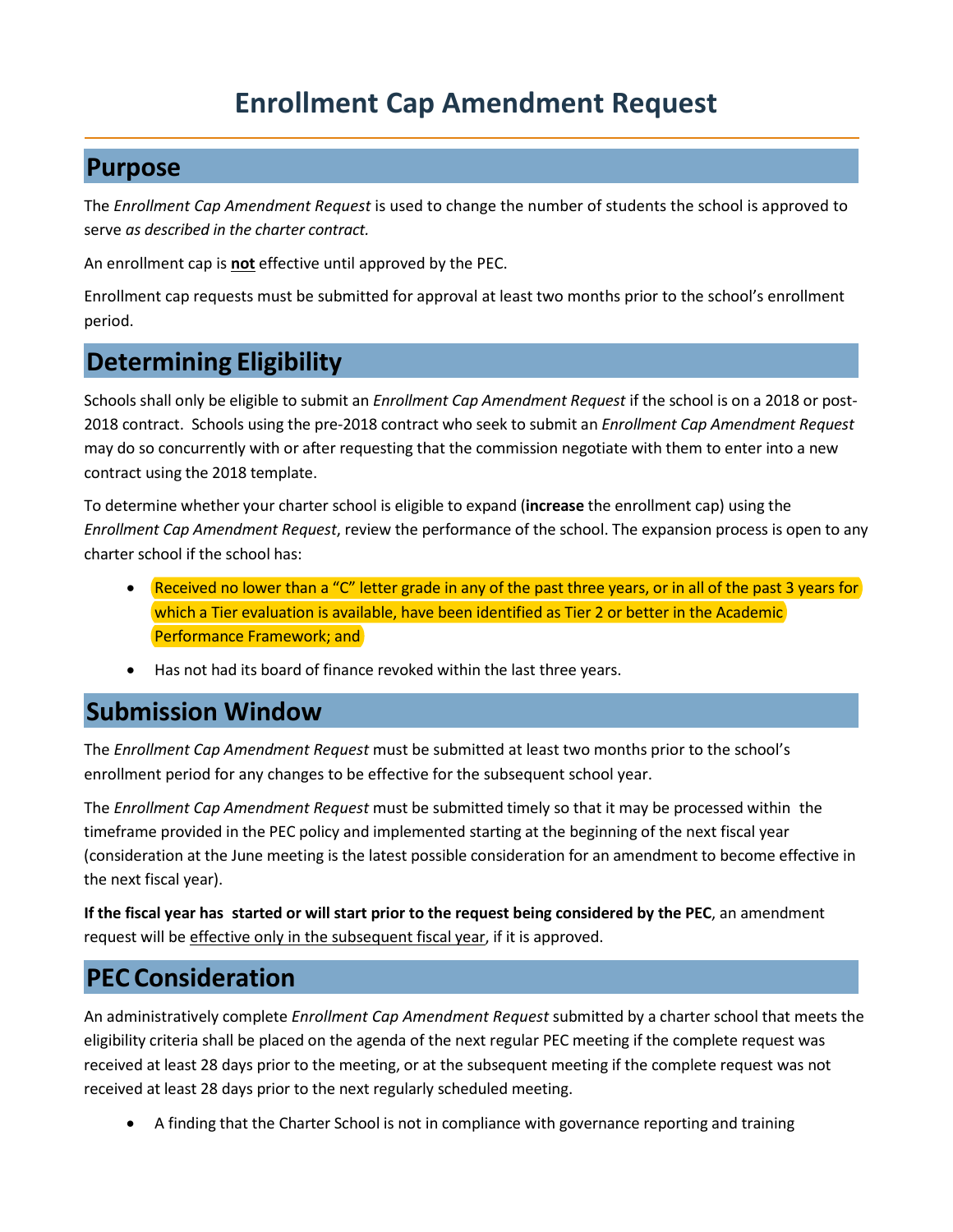### **Enrollment Cap Amendment Request**

requirements **will result in a delay** in consideration of the request until the school comes into compliance, or if the school does not come into compliance, until the last meeting within the contractual timeline for a decision from the PEC.

• All performance data (academic, organizational, and financial) for the last three years including any outstanding complaints or investigations will be provided to the PEC for its consideration of the amendment request.

Requests to decrease the enrollment cap will be placed on the consent agenda of a regular PEC meeting. Any request may be removed from the consent agenda either before the scheduled PEC meeting or during the scheduled PEC meeting. If an item is removed from the consent agenda and school representatives are not available, the item will be added for consideration at the next scheduled PEC meeting.

A recommendation for approval from the CSD does not guarantee the request will be approved by the PEC. The PEC is the final decision maker and is not obligated to accept the recommendations of the CSD.

## **Recommendation and Approval Factors**

The recommendation from the PEC's authorized representatives and the PEC's decision to approve or deny an *Enrollment Cap Amendment Request* to increase the enrollment cap will be based on the following considerations, which will be weighed to determine if the applicant has the capacity to implement the requested expansion and ensure continued success in all applicable performance measures:

Has the applicant adequately met its mission;

Is the applicant's academic performance stable or improving;

Has the applicant demonstrated financial stability and good financial management (this will include a review of the financial audits for the past 3 years);

Has the applicant adequately met its organizational performance requirements;

Has the applicant demonstrated community need, support, and satisfaction; and

Has the applicant demonstrated capacity to successfully implement the requested expansion.

## **Instructions for the Request**

**If you have questions about completing the form or uploading documents, contact** 

**charter.schools@state.nm.us.** Complete all required fields and attachments (denoted by "\*").

### *Form Fields*

| <b>Field</b>            | <b>Instructions</b>                                                                                                                     |
|-------------------------|-----------------------------------------------------------------------------------------------------------------------------------------|
|                         | <b>Current Information*</b> Identify the Current Enrollment Cap approved for the charter contract.                                      |
| <b>Proposed Change*</b> | Enter the Enrollment Cap being requested, ensuring it is supported by the documented<br>capacity of the facility/facilities identified. |

### *Attachments*

### **Approved Board Minutes\***

Attach evidence that the requested change has been approved by the Charter School Board.

Approved 4.13.18 Page 2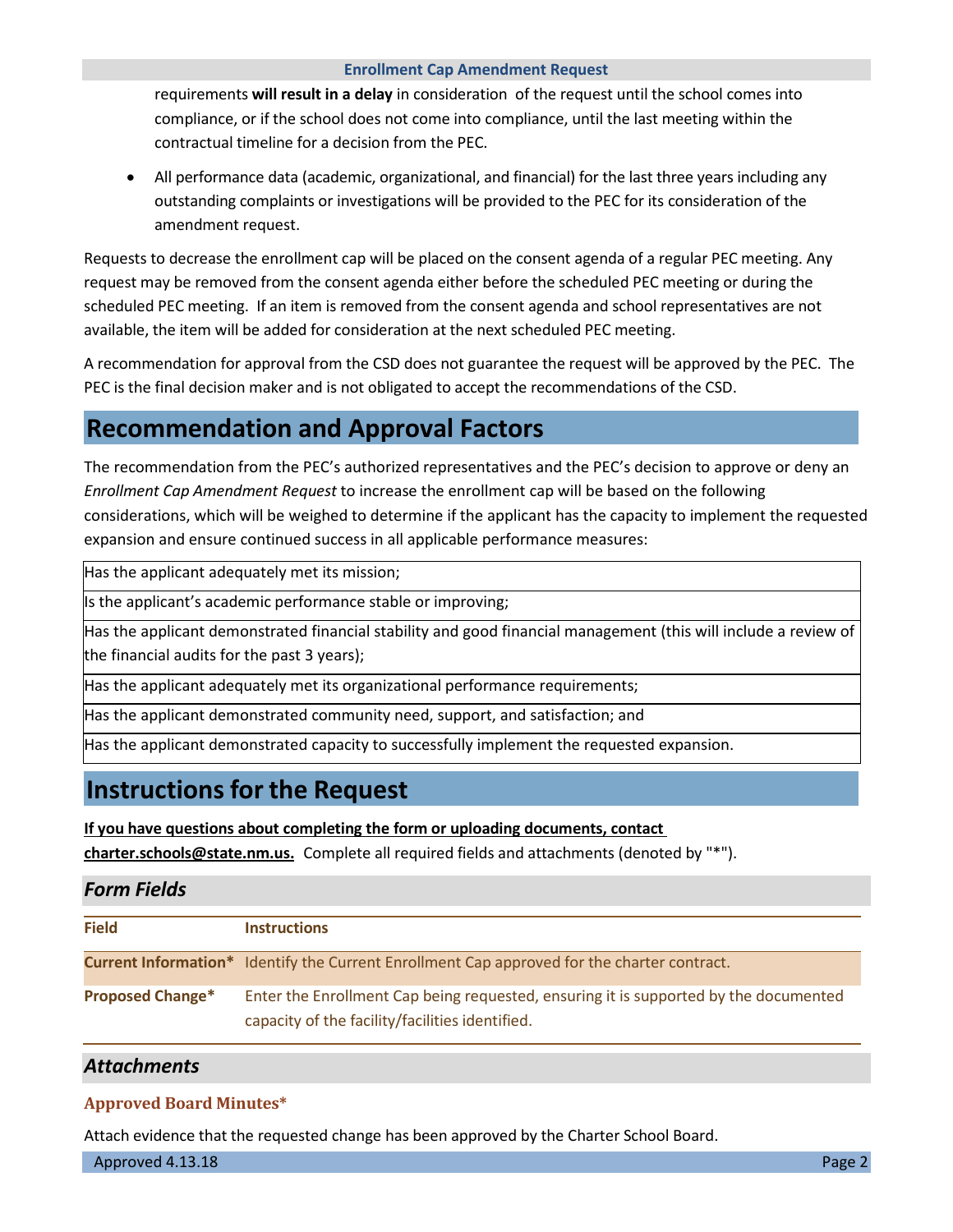#### **Narrative\***

Attach a narrative that responds to the following prompts:

- $\square$  (Decrease and Increase) Describe the rationale for this request.
- $\Box$  (Increase Only) Provide a detailed staffing plan consistent with each Staffing Chart submitted with this request. Describe how the staffing (administrative, instructional, and non-instructional), enrollment, and target population needs will be addressed by the following processes:
	- o Recruitment;
	- o Hiring; and
	- o Training.
- $\Box$  If changes to staffing are not needed, provide an explanation.
- $\Box$  (Increase Only) Provide a detailed description of how the Charter school will meet the enrollment targets identified in each Enrollment Matrix submitted. Include the following:
	- o A plan for meeting targets;
	- o Necessary advertising and/or promotion to meet the targets;
	- o Number of returning students; and
	- o Anticipated new student enrollment.
- $\Box$  (Increase Only) Identify the concrete resources, if any, needed for implementation. Consider the changes needed to curriculum, assessment, and instruction to implement this request. Provide the rationale for your response. If the response indicates that resources are not needed to implement the request, explain why.
- $\Box$  (Decrease Only) An explanation of how the decrease will not displace any currently enrolled students, who are eligible to return in the next school year. If the current enrollment is higher than the proposed enrollment, a phase out plan that ensures the decrease will not displace any currently enrolled students, who are eligible to return in the next school year.

#### **Occupancy Documentation (Increase Only)**

For the proposed facility, clearly label and provide the following documents:

- $\Box$  Documentation of the capacity load of the facility to document capacity that can sustain projected growth in enrollment. Hand-drawn images will not be accepted.
- $\square$  If an additional facility will be utilized:
	- o A Certificate of Occupancy, approved for educational use; *OR* An assurance that the school will not occupy any space until the school possesses a Certificate of Occupancy and provides the same to the PEC;
	- o NMCI letter from the PSFA; *OR* An assurance that the school will not occupy any space until the school possesses a NMCI letter from the PSFA and provides the same to the PEC;
	- o Documentation of the capacity load of the facility to document capacity that can sustain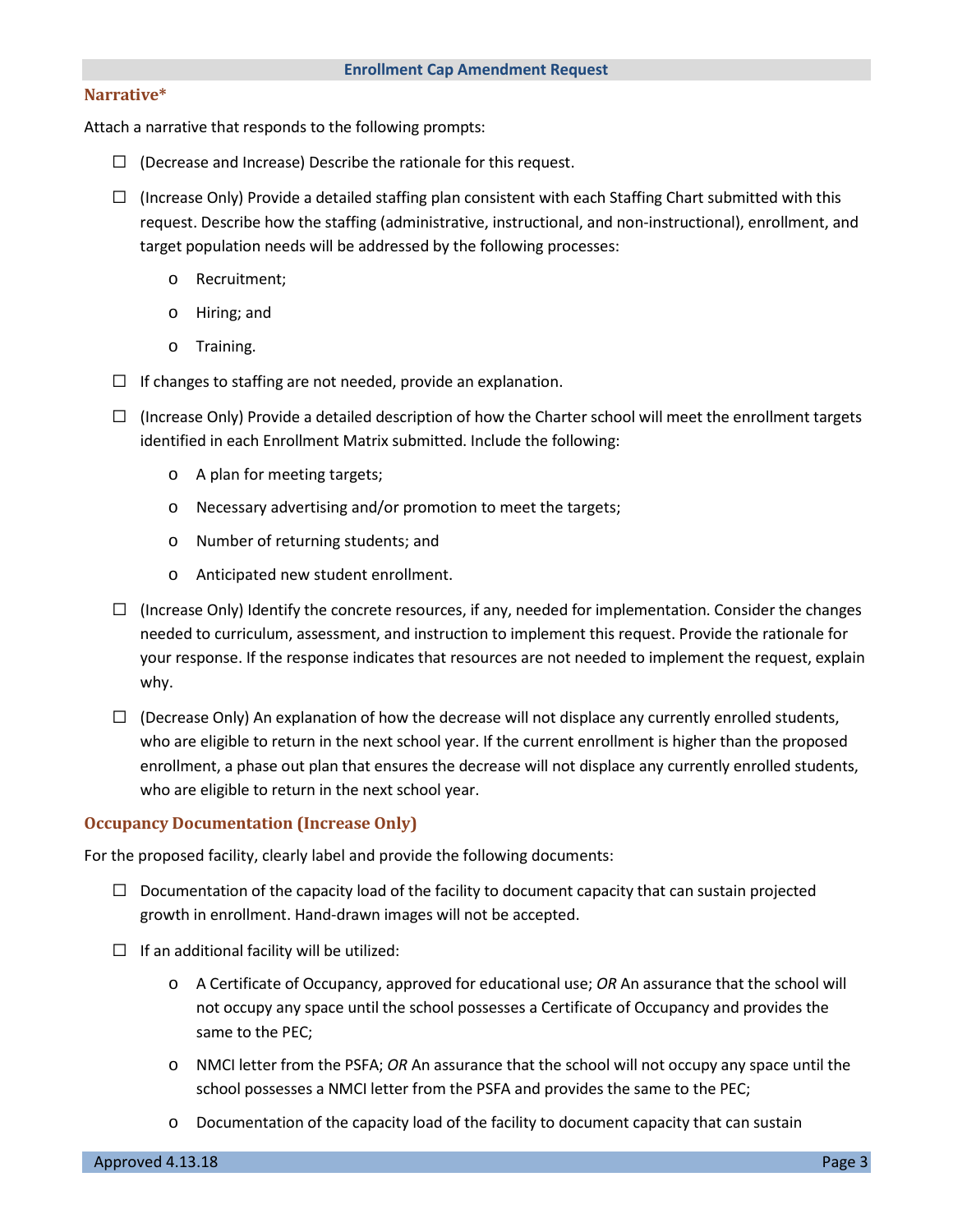#### **Enrollment Cap Amendment Request**

enrollment requested (hand-drawn images will not be accepted) ; *OR* An assurance that the school will not occupy any space that does not have a sufficient capacity load to sustain the enrollment requested and provides documentation of the capacity load to the PEC; and

o Proposed lease (as relevant), lease purchase agreement (as relevant), or purchase contract (as relevant) and an affidavit verifying compliance with legal requirements of Section 22-8B-4.2 NMSA 1978; *OR* An assurance that the school will not occupy any space that does not meet the ownership and leasing requirements of Section 22-8B-4.2 NMSA 1978.

### **Additional Information (Increase Only)**

Attach each of the following documents:

- □ Enrollment Matrix
	- o Detail the current and targeted number of students served per grade for the subsequent three Fiscal Years both in the primary educational program and the requested additional educational program.
- □ Staffing Chart
	- o Identify the current and anticipated staffing information for the subsequent three Fiscal Years both in the primary educational program and the requested additional educational program.

## **Administrative Completeness Review**

An administratively complete request includes the following:

- □ Fully Completed Form
- □ Approved Board Minutes
	- o Comply with Open Meeting Law (if applicable)
	- o Board aligns with what is currently on file with PEC
- □ Narrative, Addressing All Prompts
- $\square$  Facility Information, If Required
- □ Additional Information, If Required
	- o Enrollment Matrix
	- o Staffing Chart